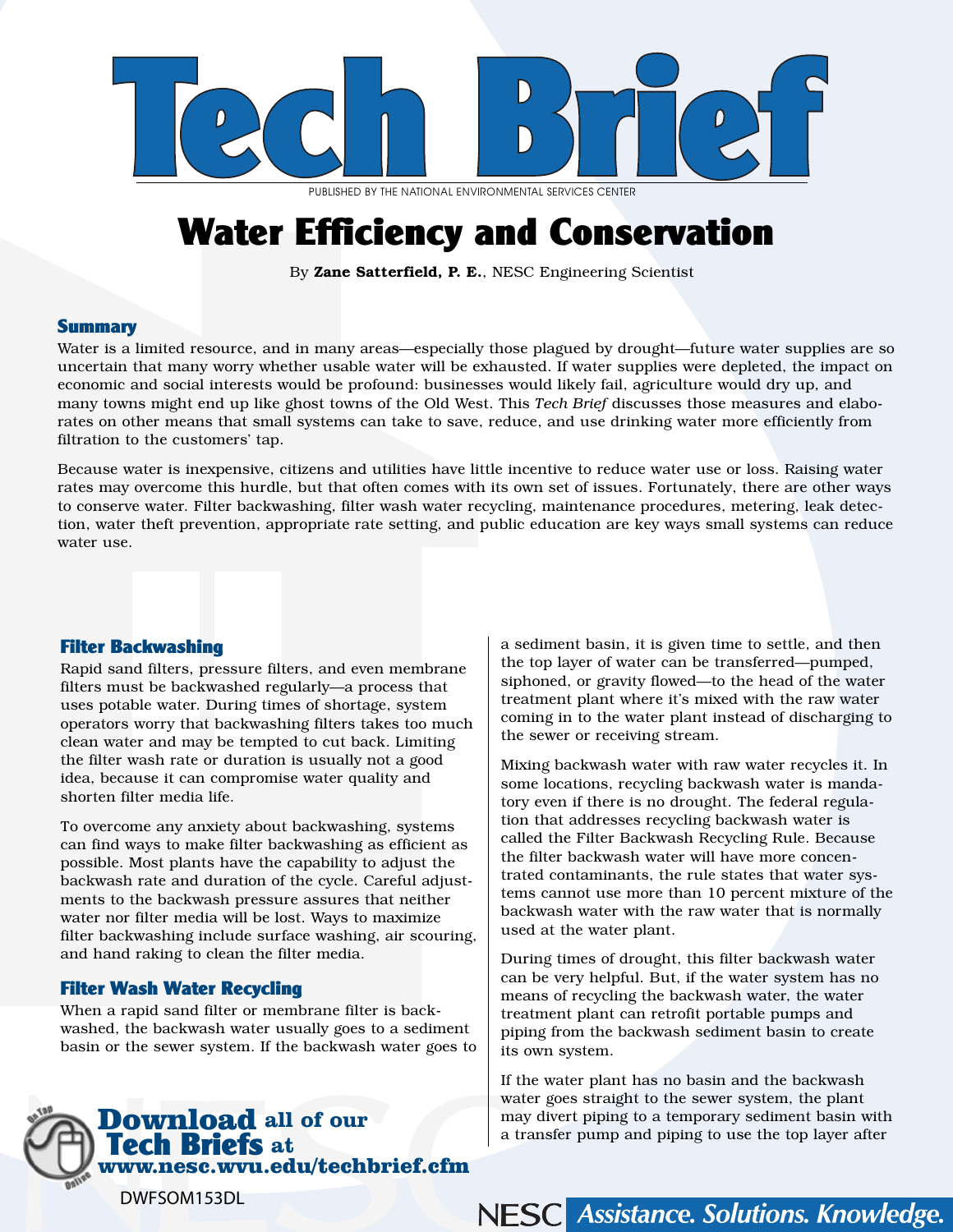settlement. This setup could help small systems get through the dry spells. Keep in mind any changes such as this will likely require state primacy agency approval first.

#### Maintenance Flushing and Public Water Use

When customers' water use is restricted, nothing irritates people more than seeing an automatic flush hydrant or fire hydrant dumping water on the ground. Many people do not realize that flushing the distribution system is necessary maintenance—especially when water use is restricted. Because there is less turnover in the water storage tank, flushing may need to be done more frequently. To conserve water that must be flushed for maintenance purposes, a water system should:

- communicate to customers that flushing is a necessary maintenance program. To get the word out, use the consumer confidence report (CCR), the consumer bill, public service announcements, newspapers, and radio;
- schedule the flushing with the local fire departments or department of highways so they can fill their tankers and trucks for non-drinking water use;
- check with local sewer authorities to see if they need water for flushing their collection lines;
- contact local landscape contractors because they use a lot of water—maybe even sell them the water at a reduced price if they pick it up at specific locations;
- contact local farmers who may have ponds drying up and need water for livestock use or irrigating crops; a program could be set up through the extension office or the Farm Bureau;
- in extreme situations, water could be hauled back to the water treatment plant and retreated.

## Metering Is Key

Meters at the water plant can show how much raw water is pumped, treated, or produced. Master meters at connection points and meters at customer connections will not only help with billing, but can be used to reveal water loss through leaks. Although the system should plan to meter sources, unmetered source water can be estimated by multiplying the pumping rate by the time of operation based on electric meter readings.





Hydrant water meter (top) and meter installed. Images courtesy of Pollardwater.com.

All customers should be metered. Metered customers use considerably less water than unmetered customers because they know they must pay for any misuse or negligence. Keep in mind that meters should be tested and calibrated every seven to 10 years.

Accounting for as much of the water in the system as possible is important for revenue and efficiency purposes. Even though some water isn't regularly metered, such as the water used for fighting fires and flushing

OF FOUR PAGE OF FOUR two<br>گ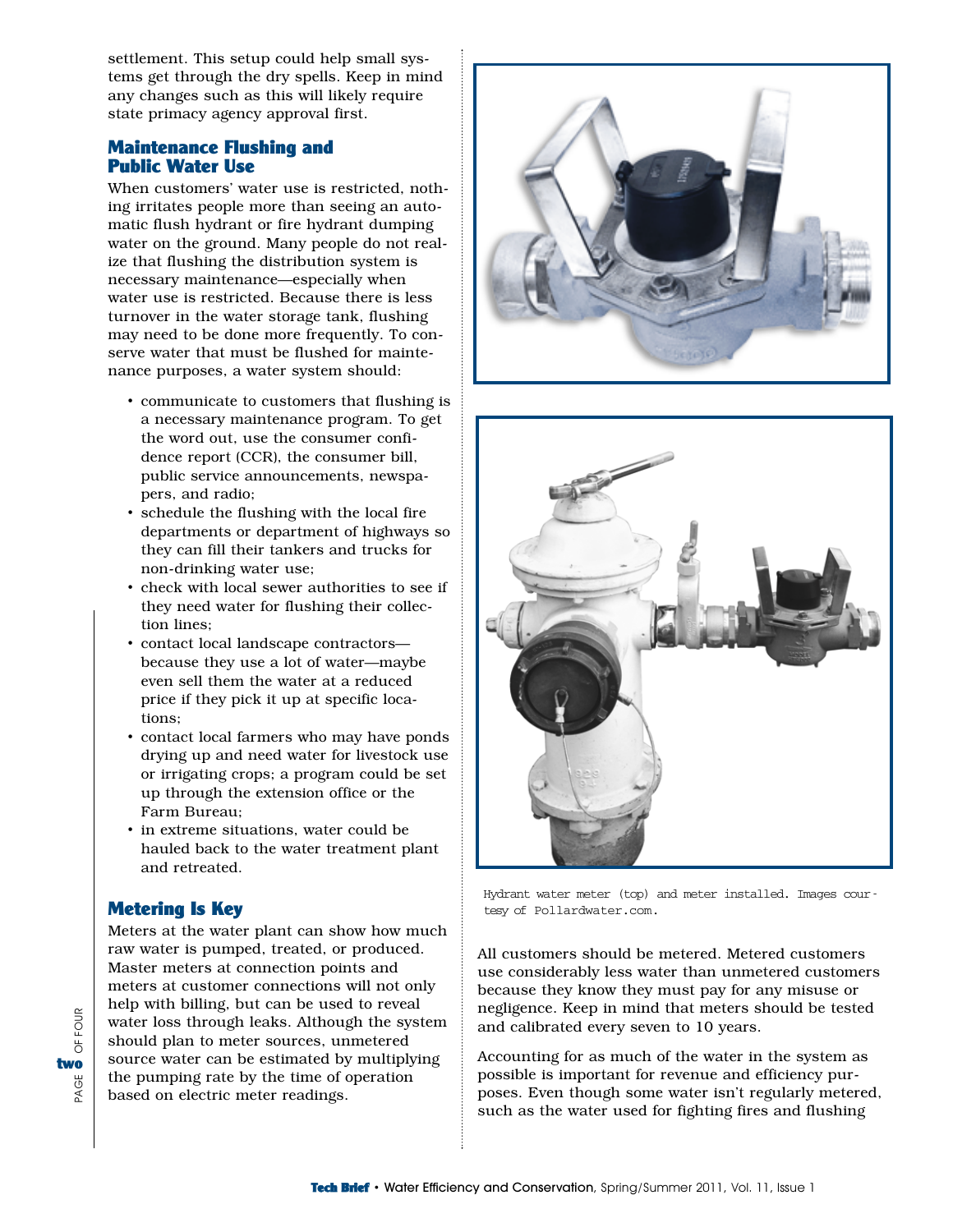maintenance, the water used for these situations can be estimated. Some systems may have access to temporary meters, which can be invaluable when water use must be monitored.

## Leak Detection

If a utility makes great efforts to conserve water, its customers are more likely to cooperate with water conservation programs. In *Economics of Leak Detection,* E.E. Moyer states that of the many options available for conserving water, leak detection is a logical first step. A highly visible leak detection program encourages people to think about water conservation before they are asked to take action to reduce their own water use. When leaks are repaired, the water savings realized not only reduce the power costs to deliver water, it also reduces the chemicals needed to treat water and the costs of wholesale supplies.

According to the paper *Using Water Efficiently: Technological Options*, old and poorly constructed pipelines, inadequate corrosion protection, poorly maintained valves and mechanical damage are major factors contributing to leaks. In addition to loss of water, leaks reduce pressure in the supply system. Raising pressure to compensate for such losses increases energy consumption and can make leaking worse, as well as causing adverse environmental impacts.

Part of the leak detection program a water system should have in place is a water accountability report. This report will show the system how much water is being lost. To estimate unaccounted for water, use the amount of water produced, raw water pumped, or water bought through the master meter, minus water sold to customers and water used for maintenance. The difference is the unaccounted for water that is usually water lost through leaks. The American Water Works Association (AWWA) and most state primacy agencies stress that unaccounted for water should never exceed 15 percent.

Other strategies for a leak detection program include regular onsite testing using computer-assisted leak detection equipment, a sonic leak-detection survey, or another acceptable method for detecting leaks along water distribution mains, valves, services, and meters.

Each system should institute a loss-prevention program, which may include pipe inspection, cleaning, lining, and other maintenance efforts to improve the distribution system and prevent leaks and ruptures. Whenever possible, utilities might also consider methods for minimizing water used in routine water system maintenance procedures.

In times of shortage, water use may be severely restricted and that's when water theft becomes an issue. Stepping up efforts to reduce or eliminate illegal connections and other forms of theft will save both money and water. Even if your water meters feature auto touch or drive-by reading it's still a good idea to have the meter

reader visually check each meter for signs of tampering.

## Water Rate Setting

According to AWWA, water rates should reflect the real cost of water. Most water rates are based only on a portion of what it costs to obtain, develop, transport, treat, and deliver water to the consumer. Experts recommend that rates include not only current costs but those necessary for future water supply development. Only when rates include all costs can water users understand the real cost of water service and consequently, the need to conserve.

Political objections and constraints to increasing water charges are often seen as insurmountable. However, low water charges encourage consumption and waste and can put pressure on operations and maintenance budgets, leading to poor water treatment and deterioration in water quality.

Many communities are implementing rate structures known as conservation rates that increase as water use increases. But, warns Carl Brown, a rate expert from Missouri, although "conservation rates might cause water wasters to waste less, the savings will probably be far less than you would think. Many of those water wasters are affluent, and they love their beautiful green lawns so much that their water bill could triple —and it still wouldn't curb their water use.

"However," he continues "even if conservation rates don't cause conservation, they will end up collecting more money from those who generally can afford to pay more. It is important to have very strong reserves if you adopt aggressive conservation rates. That is because your rate revenues, especially those highvolume sales, are extra sensitive to sales fluctuations."

Many utility managers argue, correctly, that an effective water conservation program will necessitate rate increases. A reduction in water use by customers in response to a water conservation program can decrease a water utility's revenues, and the utility may need to re-examine the water rate structure needs and possibly raise rates to compensate for this effect.

In some communities, water managers are using social psychology to affect consumer water use. In the monthly bill, these utilities provide a simple comparison of the current